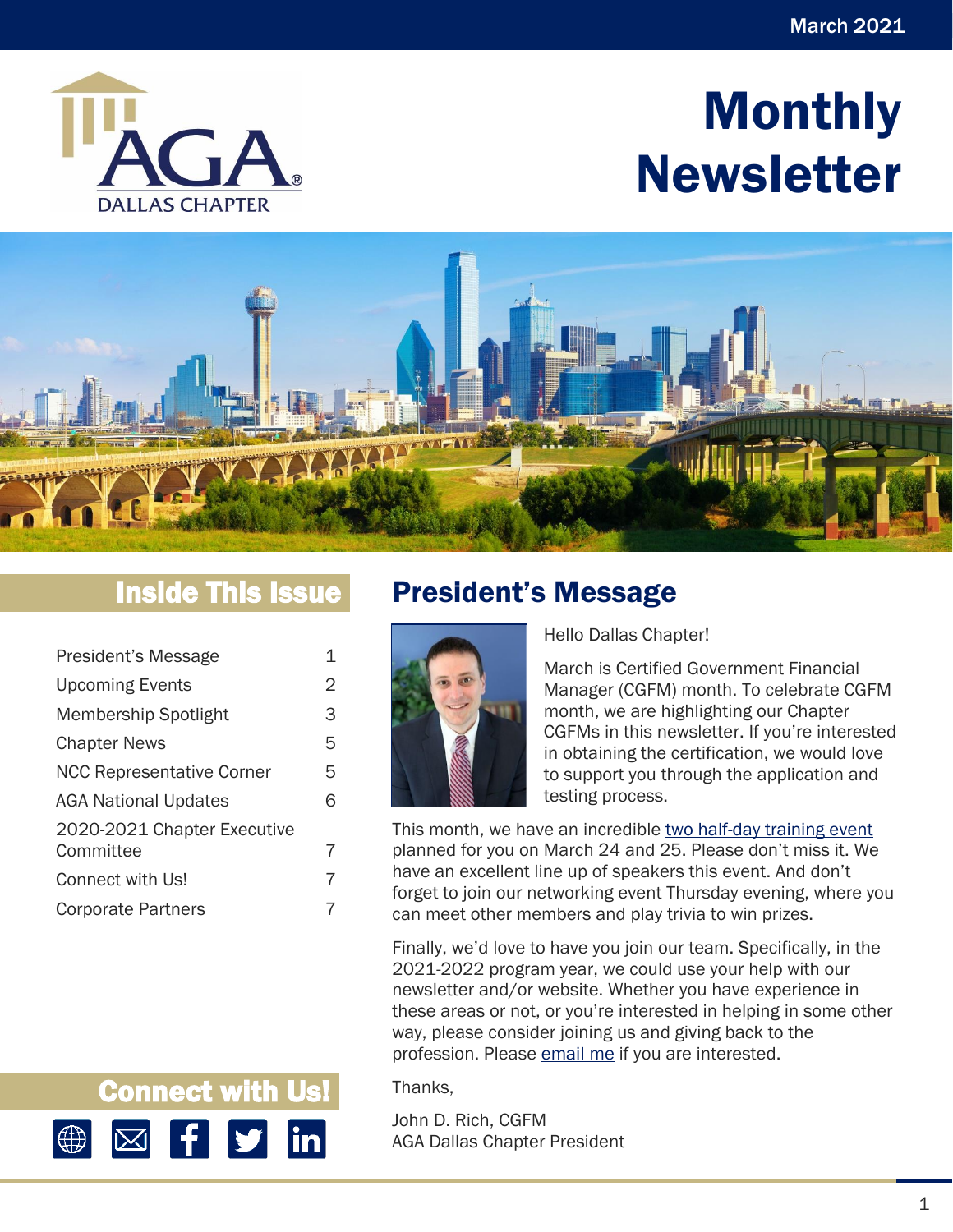# <span id="page-1-0"></span>Upcoming Events

# March 2021 Virtual PDT

# Date/Time:

- Wednesday, March 24, 2021 | 1:00pm-5:00pm CT; and/or
- Thursday, March 25, 2021 | 12:00pm-4:00pm CT

Location: Virtual via GoToWebinar

# CPEs: Up to 8 CPEs

### Cost:

- Two-day ticket: AGA Members: \$60 | Non-Members: \$75 | Group (5 or more): \$60/registrant
- One-day ticket: AGA Members: \$40 | Non-Members: \$50 | Group (5 or more): \$40/registrant

### Prerequisites: None

Registration: Register [online via Eventbrite](https://joint-virtual-march-2021-pdt.eventbrite.com/)

# Trivia & Networking

We are also hosting a Trivia & Networking hour following the March 2021 PDT.

Date/Time: Thursday, March 25, 2021 | 4:30pm-5:30pm CT

Location: Virtual via Zoom

Cost: Free to PDT attendees *(Space is limited and will be assigned on a first-come, first-served basis.)*



Date: Wednesday, April 14, 2021 Time: 8:30am-4:10pm ET Location: Virtual CPEs: 7 CPEs

[Register Online](https://www.agacgfm.org/ERM-Workshop/Home.aspx)

# AGA National Webinars

### [Register Online](https://www.agacgfm.org/webinars.aspx)

### Annual AGA Women's Council Webinar (1.5 CPEs)

Date: March 17, 2021 Time: 2:00-3:15pm ET

*\*\*Free to AGA members\*\**

### Cybersecurity/ERM (2 CPEs)

Date: March 24, 2021 Time: 2:00-3:50pm ET

### Ethics (2 CPEs)

Date: April 7, 2021 Time: 2:00-3:50pm ET

### CARES Act (2 CPEs)

Date: April 21, 2021 Time: 2:00-3:50pm ET

### Fraud/Data Analytics (2 CPEs)

Date: May 12, 2021 Time: 2:00-3:50pm ET

### Leadership (2 CPEs)

Date: June 9, 2021 Time: 2:00-3:50pm ET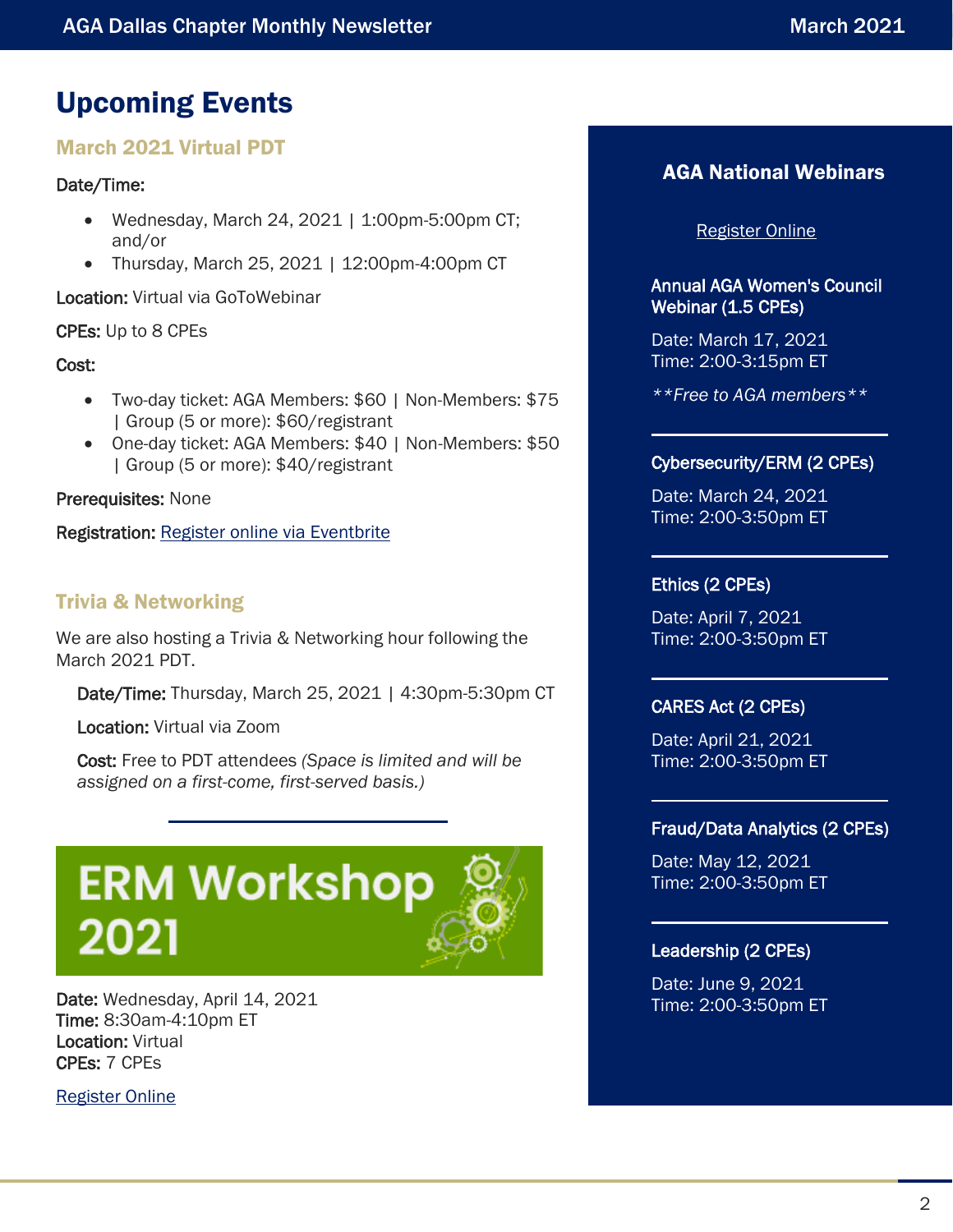# AGA's 2021 Professional Development Training (PDT)



PDT 2021 is going virtual! Due to the continued COVID-19 crisis and out of concern for your health and safety, AGA has decided that PDT 2021 will be 100% virtual this year. Be on the lookout for the full program. And be sure to update your [AGA profile](https://www.agacgfm.org/MyAGA/Profile.aspx) with your current physical and email addresses to make sure you get all of the information!

When: July 19-21, 2021 Where: Virtual CPEs/PDUs: 21 CPEs

[Register Online](https://www.agacgfm.org/PDT/Home.aspx)

# <span id="page-2-0"></span>Membership Spotlight



To celebrate CGFM month, we'd like to recognize the CGFMs in our Dallas Chapter:

- Mr. Mark J. Ables, Jr., CGFM-Retired, CPA
- Mrs. Arlene S. Boateng, CGFM-Retired
- Mr. Aaron J. Bovos, CGFM
- Ms. Rhonda G. Bunte, CGFM
- Mrs. Oluranti O. Mafolasire, CGFM
- Mr. Thomas M. Cornhoff, Sr., CGFM
- Ms. Rita K. Dear, CGFM-Retired
- Ms. Melinda J. DeCorte, CGFM, CPA
- Mr. Mike Erwin, CGFM
- Mr. Luis Escalante, Jr., CGFM
- Mr. Noble E. Flenniken, CGFM-Retired
- Ms. Carla B. Flores, CGFM
- Mr. Geoffrey Scott Hopkins, CGFM
- Mrs. Dorothy A. Hines, CGFM
- Mr. Kevin J. Iverson, CGFM
- Mrs. Cristy L. Jones, CGFM
- Mr. Terry Kile, CGFM
- Mrs. Sunny Lee-Fanning, CGFM
- Mr. Ira Little, III, CGFM-Retired, CFE
- Mr. Danny A. Martinez, CGFM
- Ms. Thandee Kywe Maung, CGFM, CFE, CPA, CLEA
- Mrs. Brandy Mayo, CGFM
- Mr. Mark Thomas McGee, CGFM
- Mr. John L. Meche, CGFM-Retired
- Mrs. Jennifer G. Miller, CGFM, CFE
- Mr. Robert S. Morris, CGFM, CIA, CFE, CISA
- Mr. Eric Kipngeno Mutai, CGFM
- Miss Miykael L. Reeve, CGFM
- Mrs. M. Elizabeth Reich, CGFM
- Mr. John D. Rich, CGFM
- Mr. Gordon L. Sato, CGFM-Retired, CPA
- Mrs. Cindy L. Smith, CGFM
- Mrs. Lesa M. Smith, CGFM
- Ms. Regina M. Stevenson, CGFM
- Ms. Joanne L. Stolp, CGFM-Retired
- Ms. Hilary C. Sullivan, CGFM
- Mr. Kenneth J. Venuto, CGFM-Retired
- Ms. Brittany Laine Wisdom, CGFM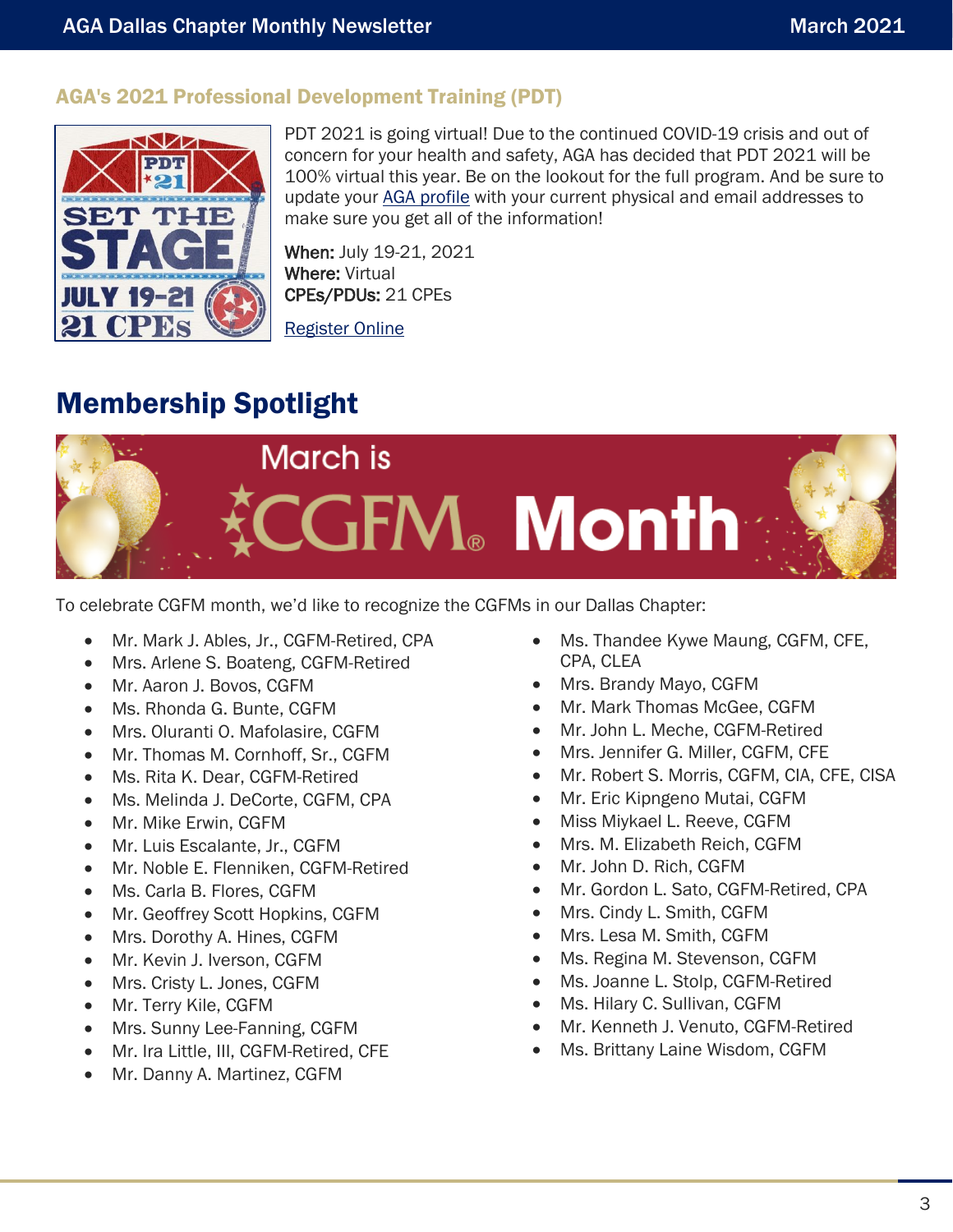# Welcome New Members!

• Mr. Hector E. Ordonez, II

## Membership Anniversaries

- Ms. Ra-Keba L. Doss-Gordon 13 years
- Mrs. Oluranti O. Mafolasire, CGFM 12 years
- Mrs. Tamoria Blond, CDFM 10 years
- Mr. Geoffrey Scott Hopkins, CGFM 8 years
- Mr. Benedict George 6 years
- Mr. Khiry Burke 5 years

# Renew your AGA Membership and/or CGFM Today!

Renewal season is open! [Renew your membership](https://www.agacgfm.org/Membership/Learn-About-AGA/Join-or-Renew.aspx) by March 15 for a chance to win one of three complimentary virtual registrations for PDT 2021**!**

# AGA Dallas Chapter Recruitment Campaign

The AGA Dallas Chapter is hosting a recruitment campaign December 1, 2020 through April 30, 2021. In the spirit of AGA [National's Power of 7 Recruitment Challenge](https://www.agacgfm.org/Membership/Connect/Recruit-a-Member.aspx), the Chapter's top three recruiters each month will win a \$7.00 Starbucks gift card.

Recruiters are also automatically entered into AGA National's recruitment challenge, and will receive a recruiter lapel pin, a reusable AGA face mask, and a chance to win AGA National's monthly prize drawings and the grand prize drawing for a complimentary trip to PDT 2021 in Nashville.

[Learn more](https://www.agacgfm.org/Membership/Connect/Recruit-a-Member.aspx) about how you can participate in our Chapter's recruitment campaign.



## Free Student and Professor Memberships



Do you know any students pursuing a career in government financial management? Or any accounting or finance professors?

AGA offers a FREE electronic membership to students enrolled full-time at an accredited higher education institution and not gainfully employed. [Learn more](https://www.agacgfm.org/Membership/Connect/Students.aspx) about AGA Student Membership.

AGA also offers FREE electronic membership to academicians who are not current AGA members. [Contact us](mailto:agadallaschapter@gmail.com) if you would like to get enrolled.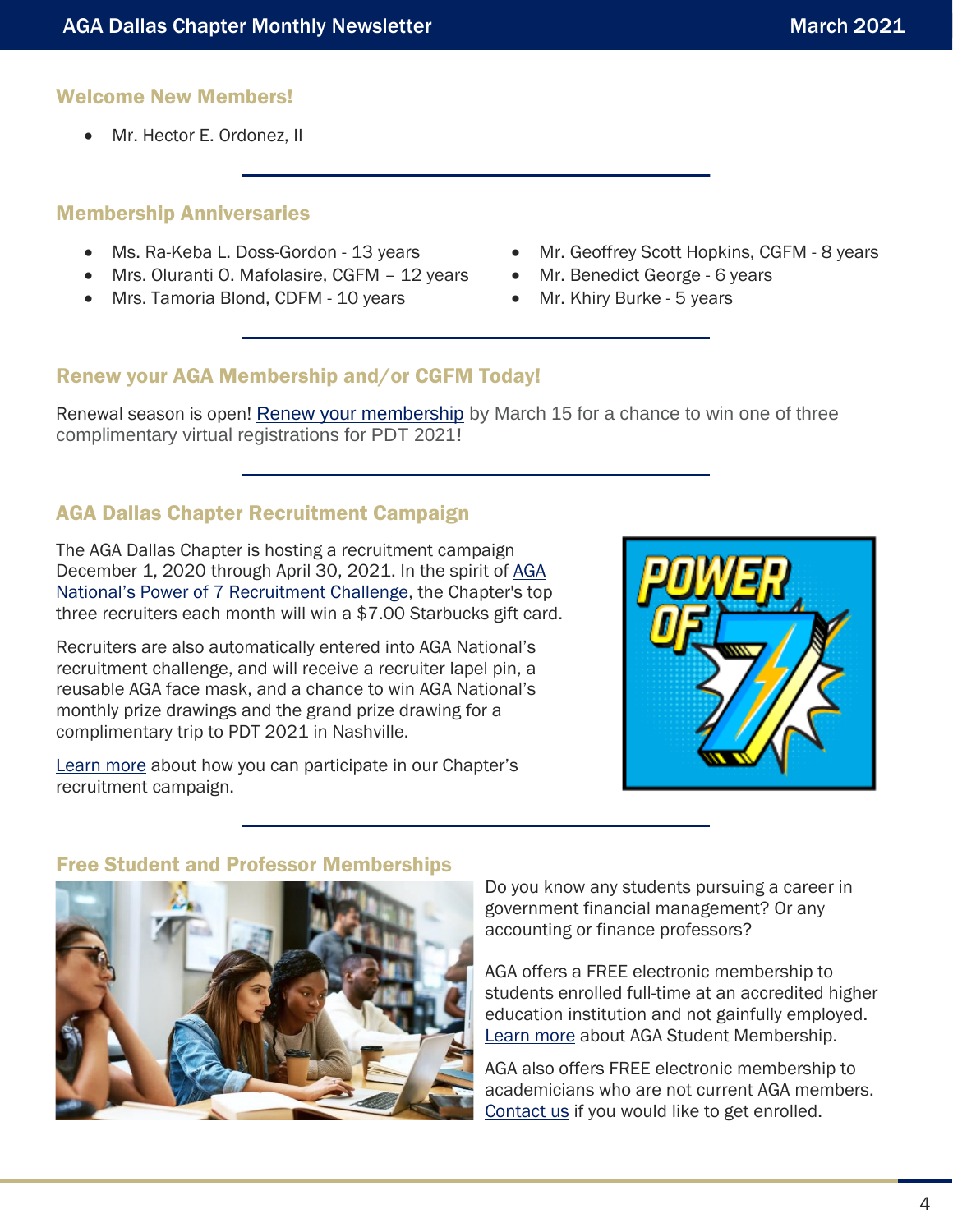# <span id="page-4-0"></span>Chapter News

# Call for CEC Nominations

Volunteering with AGA is a great way to give back to the profession, and further your own career! As we begin planning for the 2021-2022 program year, we have some opportunities for members to get involved. We are currently looking for volunteers to help us with our website and newsletter. [Click here](mailto:https://www.agacgfm.org/CMSSiteImages/Chapters/Chapters/Dallas-Chapter/libraries/files/AGA%20Dallas%20Chapter%20Policies%20and%20Procedures_2020.pdf%23page=4) to learn more about these positions in the AGA Dallas Chapter CEC. If you are interested in volunteering in the next program year, please email [John Rich,](mailto:mrrich_us@yahoo.com) AGA Dallas Chapter President.

# <span id="page-4-1"></span>NCC Representative Corner



Dallas Chapter Members,

In the January newsletter, I provided you several updates on the Chapter's key accomplishments in pursuit of our strategic goals. As a reminder, you can find our

Chapter's strategic plan and goals [here.](https://www.agacgfm.org/CMSSiteImages/Chapters/Chapters/Dallas-Chapter/libraries/files/AGA%20Dallas%20Strategic%20Goals_2020-2021.pdf)

In regard to our goals related to Education, we held our second joint virtual event on Monday, January 11, 2021. This event, sponsored by the Dallas, Oklahoma City and Ozarks Chapters, offered four hours towards our goal of providing 14 continuing professional education credits. We were pleased to have speakers from Texas and across the country (Oklahoma and Connecticut). We also were excited to host our first virtual Trivia Night. We were able to virtually socialize and make fun of ourselves on the trivia questions. We appreciate the Shenandoah Valley, Virginia Peninsula and Richmond Chapters sharing their lessons learned to help us in planning this social event.

Our third joint virtual event is quickly approaching, offering an additional eight hours of continuing professional education credits. This two half-day event includes a trivia and networking hour on Thursday. Study up on your pop culture – as we look forward to challenging ourselves with trivia questions across a range of topics.

I also wanted to provide a brief update on the AGA National Governing Board (NGB) meeting held on February 23. As the Chapter Director for Area 3 (which is the geographic area that includes the Dallas Chapter), I am honored to serve and represent our Area on the NGB. One of the key decision points that the NGB had to make over this past year is how AGA will conduct its national events amidst the COVID-19 environment. While we were hopeful that this year's PDT could be held in person in Nashville, TN, we decided that holding the event virtually was the best strategy. We also discussed our vision to hold future events with limited in person participation and continuing to offer the virtual platform to all attendees.

Tracey Walker, Co-Chair of the AGA's National Council for the Advancement of Women, provided a great update on the Council's activities and its vision. I encourage you to review AGA's commitment to [Diversity and Inclusion](https://www.agacgfm.org/About/Diversity-and-Inclusion.aspx) and learn more about the [Council.](https://www.agacgfm.org/About/Leadership/National-Boards-and-Committees/Council-for-Advancement-of-Women.aspx) Also, consider registering for and attending the upcoming [Annual AGA](https://www.agacgfm.org/Webinars/2020-2021-Webinars/March-Members-Only-Webinar.aspx)  [Women's Council Webinar,](https://www.agacgfm.org/Webinars/2020-2021-Webinars/March-Members-Only-Webinar.aspx) to be held on March 17, during which our very own Carla Flores will be speaking.

I look forward to providing you with additional updates, including progress in achieving our strategic goals, in the April newsletter.

Melinda J. DeCorte, CGFM, CPA AGA Dallas Chapter NCC Representative and NGB Area 3 Chapter Director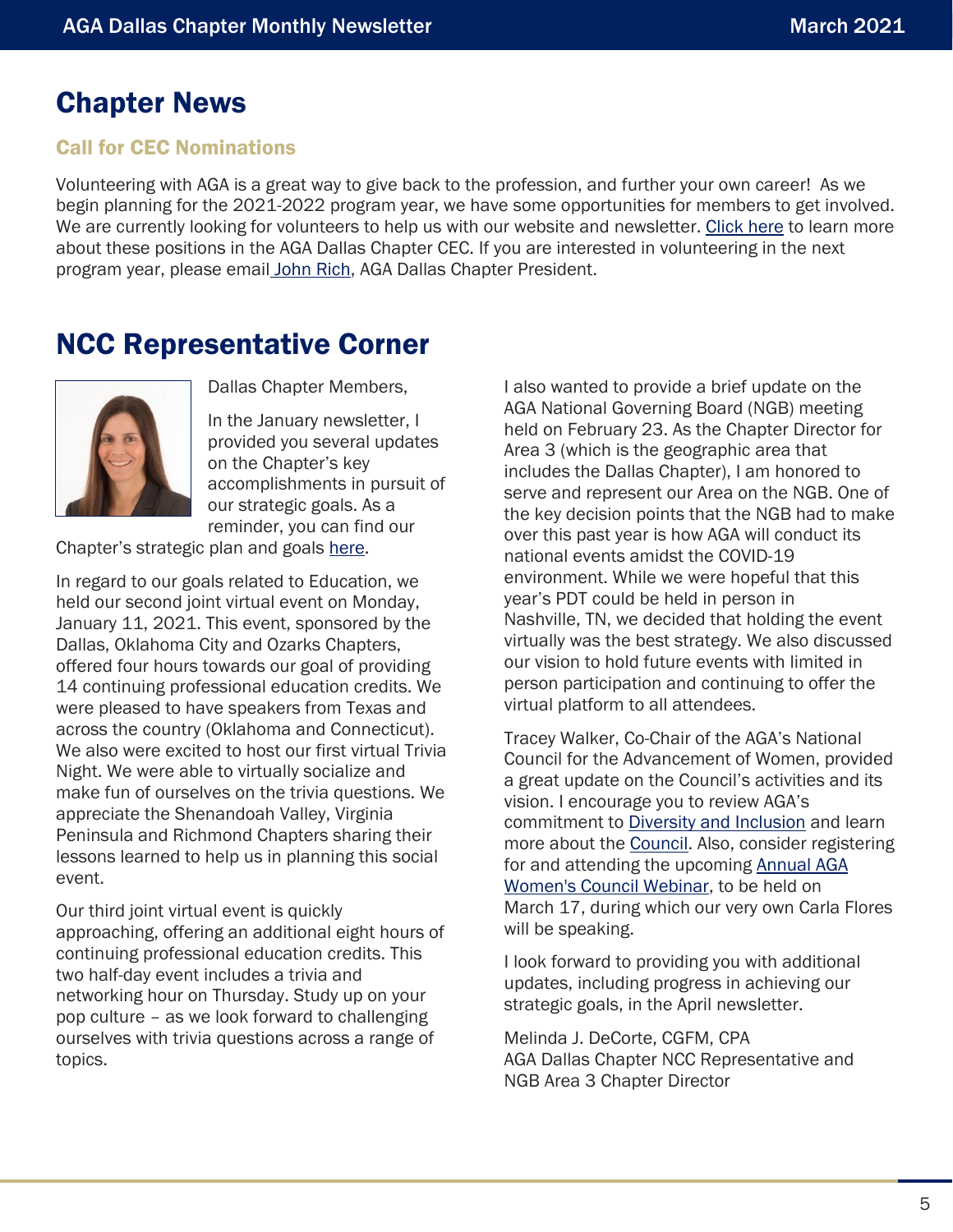# <span id="page-5-0"></span>AGA National Updates



# **MENTORING**

AGA recently launched a new online mentoring program. Mentoring is important, not only because of the knowledge and skills young professionals can learn from mentors, but also because mentoring provides professional socialization and personal support. At a time when most are working remotely, having a trusted advisor to turn to can help balance the blending of work and life.

[Click here](https://www.agacgfm.org/Membership/Connect/Mentoring-Program.aspx) to learn more about the program and register as either a mentor or a mentee.

# National Academic Scholarships

Are you or a family member pursuing undergraduate or graduate studies in disciplines such as accounting, economics, finance, information systems/technology or public administration? If so, consider applying for an AGA academic scholarship. Rising freshmen, undergraduate and graduate students pursuing degrees in accounting, economics, finance, information systems and/or technology, or public administration may apply. Deadline to apply is April 16, 2021. [Learn more](https://www.agacgfm.org/Membership/Connect/Awards-Recognition/Scholarships.aspx) and apply for the academic scholarship.

# AGA's Power of 7 Recruitment Challenge



Want to help strengthen our association and have the chance to win fun prizes? Participate in AGA's Power of 7 recruitment campaign, running October 1, 2020 through April 30, 2021!

This 7-month campaign is designed to strengthen AGA by challenging every member to recruit 7 new members. When you recruit a new member, you'll receive a recruiter lapel pin as well as a reusable AGA face mask and be entered into both our monthly prize drawings and the grand prize drawing for a complimentary trip to PDT 2021 in Nashville.

[Learn more](https://www.agacgfm.org/Membership/Connect/Recruit-a-Member.aspx) about the campaign.